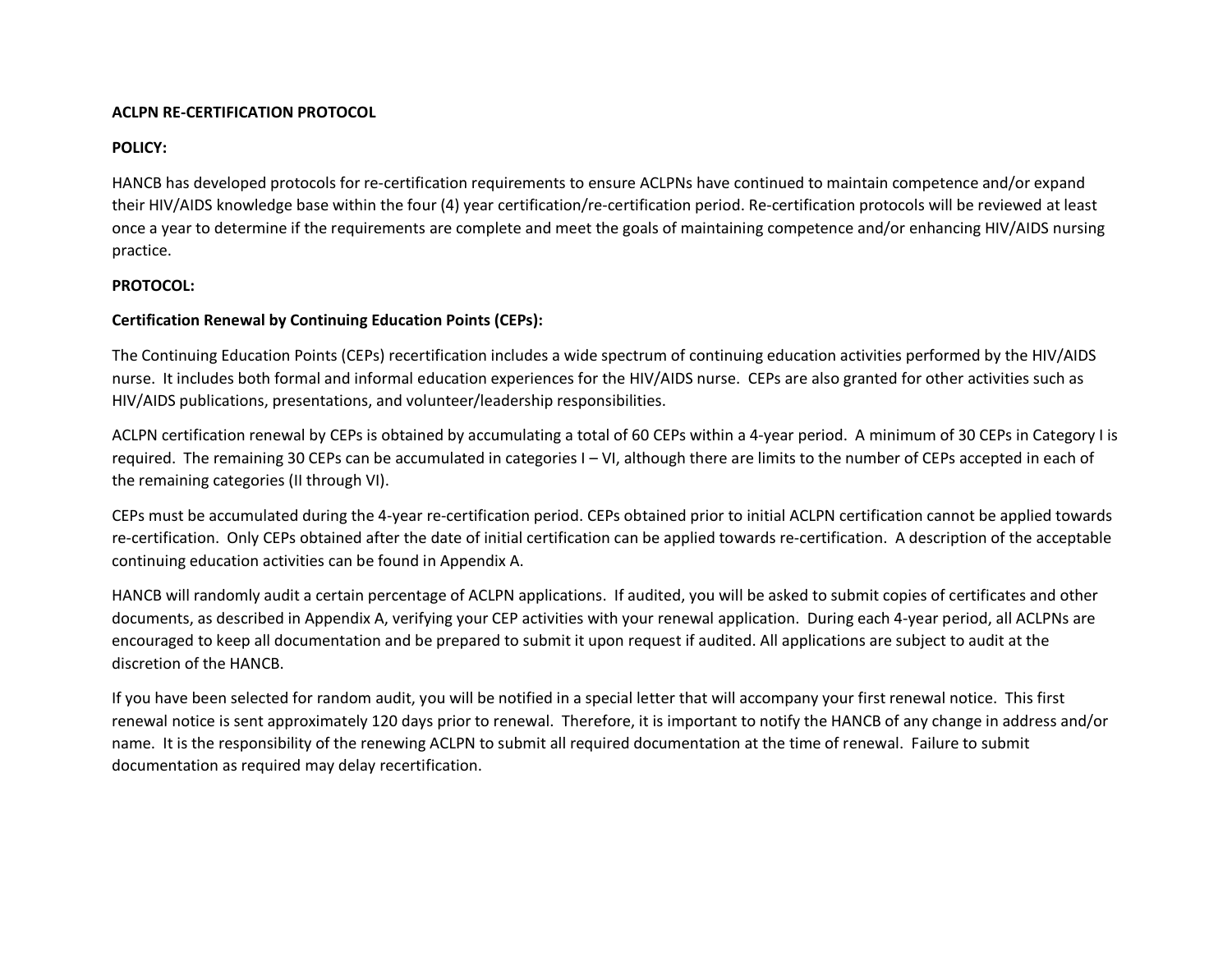Furthermore, a percentage of ACLPNs not audited at time of initial notice will be selected for audit as a part of the on-going performance improvement program of the HIV/AIDS Nursing Certification Board. Finally, non-audited ACLPNs may be required to submit supporting evidence of recertification requirements at any time.

## **APPENDIX A**

## **Continuing Education Activities Approved for CEPs**

**Category I - HIV/AIDS Nursing Continuing Education**

## **Description of Activities:**

This category includes HIV and AIDS nursing programs granting contact hours or CEUs. These programs must address topics that have direct application to the nursing care needs of persons living with HIV/ AIDS or their significant others.

- A minimum of 30 CEPs are required per four-year period. All courses must be taken during the current certification period. Courses taken during the month of certification/recertification will be allowed. Any courses taken during an extension period for the previous renewal period will not be allowed.
- All CEPs must be approved by a state board of nursing, the American Nurses Credentialing Center, the Association of Nurses in AIDS Care, the American Academy of Nurse Practitioners, or the international equivalent of these organizations. Accrediting agencies for each course must be listed on the application form.
- All 60 CEPs may be obtained in Category I.
- One educational contact hour (50 minutes of actual classroom time) equals one CEP.
- If audited, a photocopy of the continuing education certificate is required. The certificate must include the name, date(s) of attendance, title of course, number of contact hours granted, and accrediting agency.

# **Category II - Academic Credit Courses**

#### **Description of Activities:**

This category includes formal academic courses offered by an accredited college or university. These courses should address the biopsychosocial knowledge required to practice HIV/AIDS professional nursing. Courses should have clear applicability to HIV/AIDS practice.

Examples of academic courses applicable to this category include immunology, virology, cell biology, pathophysiology, epidemiology, research methods, statistics, mental health, addictions, and substance use. Undergraduate/graduate nursing courses related to HIV/AIDS, physical assessment, differential diagnosis, or pharmacology are also applicable.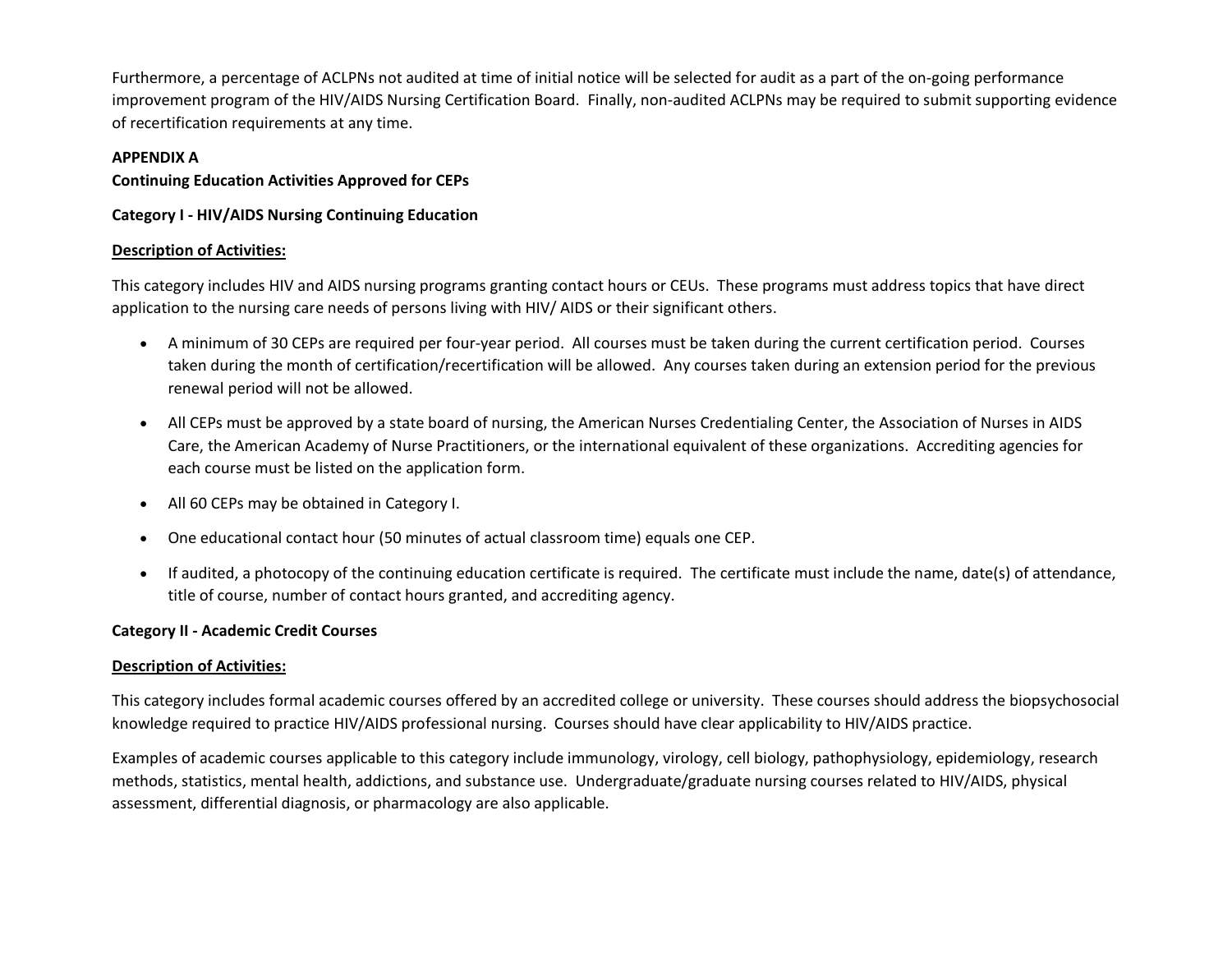Pre-requisite nursing education courses are not acceptable. Examples of courses which are NOT acceptable include but are not limited to the following: history, math, art, music, English, psychology, sociology, philosophy, chemistry, biology, human anatomy and physiology, health care management.

- In the semester system, one semester credit or semester hour is equal to 15 CEPs. A 3-credit semester course is equivalent to 45 CEPs.
- In the quarter system, one quarter credit, one quarter hour or one credit equals 10 CEPs. A 3-credit quarter course is equivalent to 30 CEPs.
- In the trimester system, one trimester credit equals 12 CEPs. A 3-credit trimester course is equivalent to 36 CEPs.
- An unlimited number of applicable CEPs can be earned. However, only a maximum of 35 CEPs can be applied towards recertification since 35 CEPs must be earned in Category I.
- If audited, a photocopy of formal transcript or grade report is required. A course description, course content, or syllabus should be included.

## **Category III - AIDS Education and Training Center (AETC) Clinical Practicum**

## **Description of Activities:**

This category includes CEPs obtained from AETC officially sponsored clinical practicum, rotations, or training experiences.

- A maximum of 20 CEPS can be earned.
- One clinical practicum contact hour (50 minutes of actual classroom or clinical time) equals one CEP.
- If audited, a letter from the course director is required. The letter must include the name, date(s) of attendance, title of course, and number of clinical contact hours completed.

#### **Category IV - Continuing Medical Education (CME) and other Allied Health Professional Education**

#### **Description of Activities:**

This category includes courses in continuing medical education or other allied health professions which are related to HIV/AIDS care. Courses must be accredited by the American Medical Association, Accreditation Council for Continuing Medical Education, or other approved providers. Accrediting agencies must be listed on the application form. Courses taken must clearly be related to HIV/AIDS care.

- A maximum of 30 CEPs can be earned.
- One contact hour is equivalent to 50 minutes of classroom time or one CEP.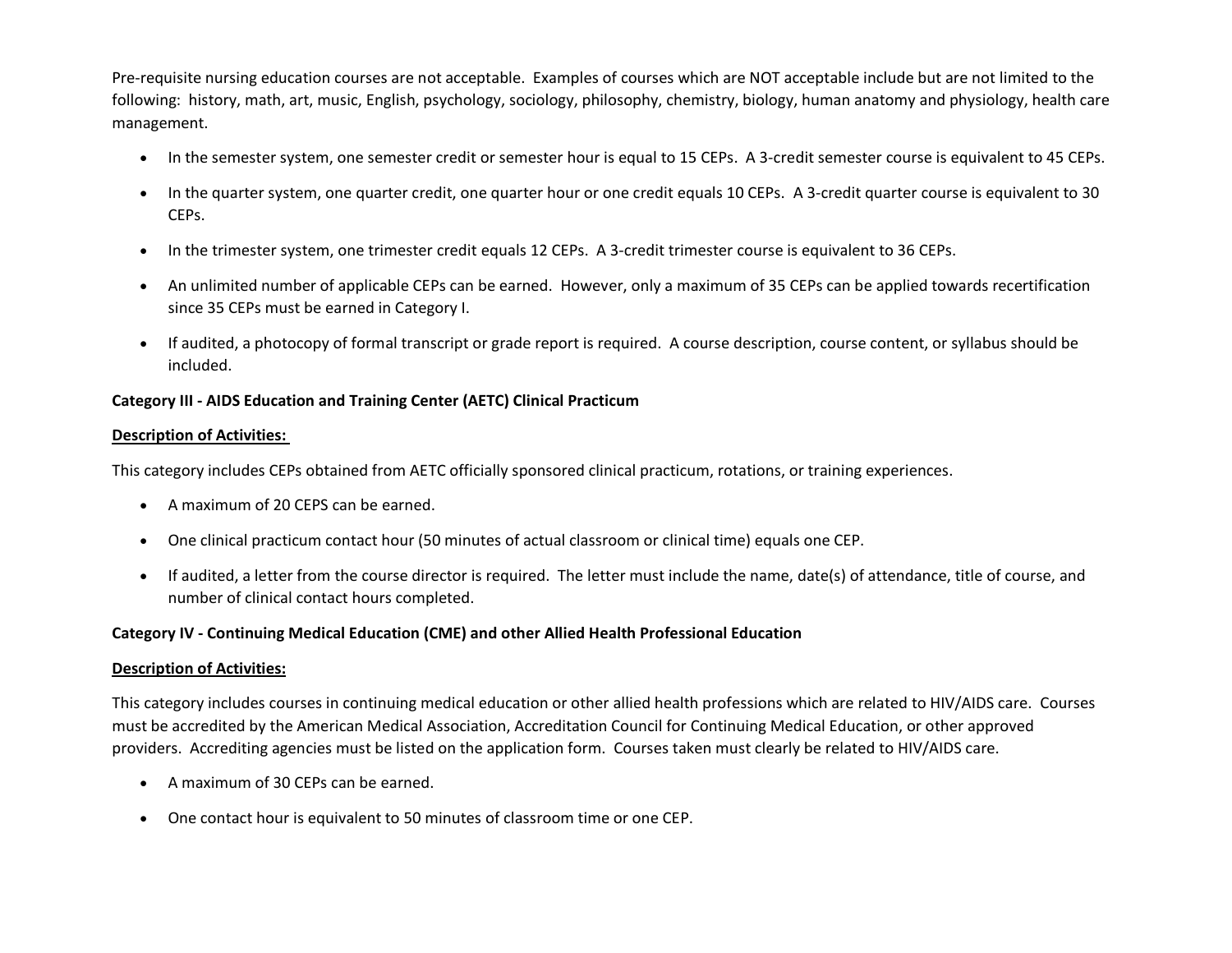- If audited, a photocopy of the continuing education certificate is required. The certificate must include the name, date(s) of attendance, title of course, number of contact hours granted, and accrediting agency.
- Continuing education in medicine or other allied health professions cannot be counted unless it is related to HIV/AIDS care.

# **Category V - Other Continuing Education in Nursing**

#### **Description of Activities:**

This category includes continuing education credits in nursing that are not HIV/AIDS related.

- A maximum of 10 CEPs can be earned.
- All courses must be accredited by a state board of nursing, the American Nurses Credentialing Center, the Association of Nurses in AIDS Care, the American Academy of Nurse Practitioners, or the international equivalent of these organizations. The accrediting agency must be listed on the application form.
- One contact hour (50 minutes of actual classroom time) equals one CEP.
- If audited, a photocopy of the continuing education certificate is required. The certificate must include the name, date(s) of attendance, title of course, number of contact hours granted, and accrediting agency.

# **Category VI - Professional Activities**

# **Description of Activities:**

This category includes a variety of professional activities in which HIV/AIDS nurses are involved. Acceptable activities in Category VI include publications, presentations, and volunteer activities. These professional activities should have clear applicability to HIV/AIDS nursing. A maximum of 10 CEPs can be earned per four (4) year renewal period.

# **Publications:**

Publications include professional nursing articles for which the ACLPN was author, co-author, or editor. CEPs for joint authorship are determined by dividing the number of CEPs to be awarded by the number of authors. A maximum of 10 CEPS per renewal period can be earned for publications. Examples of activities and maximum CEPs related to publications include:

- HIV/AIDS related editorial in a nursing journal, 2 CEPs
- Original HIV/AIDS related research article, 5 CEPs
- HIV/AIDS textbook editor, 10 CEPs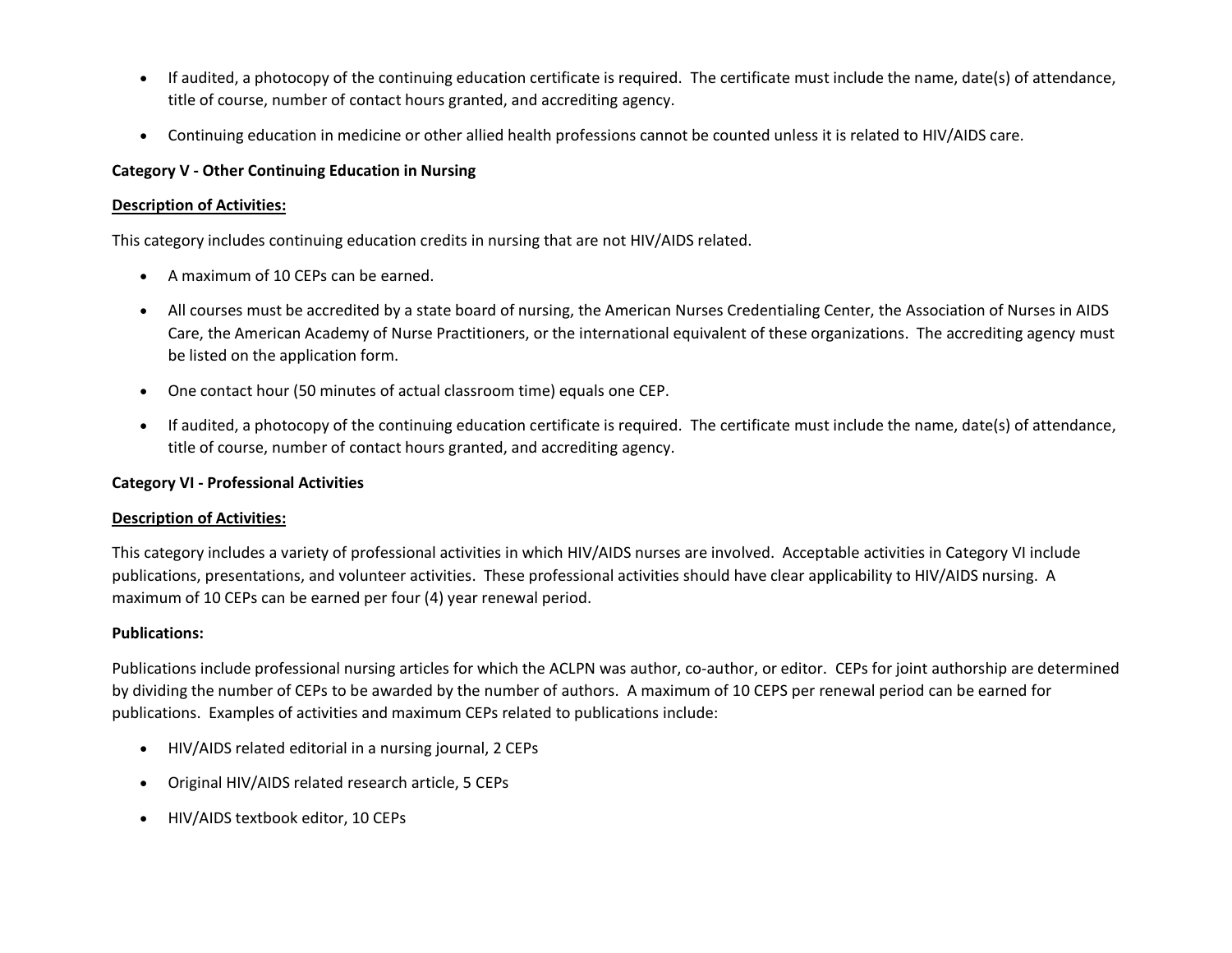- Chapter in an HIV/AIDS textbook, 5 CEPs
- Authored HIV/AIDS textbook, 10 CEPs
- HIV/AIDS related journal article, 5 CEPs
- If audited, a copy of the article or journal; research publication; title page and/or table of contents of the book are required. Publisher's notice of acceptance can be submitted if publication is pending at the time of recertification; however, credit will not be given for this same publication in a subsequent recertification period.

#### **Presentations:**

Presentations include professional nursing presentations where the ACLPN delivered HIV/AIDS information to nurses, other health care professionals, or the public. The presentation must be delivered within the context of a teaching/learning setting. A presentation includes an inservice, seminar, workshop, or conference. CEPs for joint presentations are determined by dividing the number of CEPs to be awarded by the number of presenters. A maximum of 6 CEPs per renewal period will be granted for professional presentations. Examples of activities and maximum CEPs allowed for presentations include:

- 2 CEPs for each contact hour (50 minutes) of lecture material presented.
- A repeat presentation will be granted 1 CEP for a maximum of 1 time within the current renewal period.
- A 50-minute presentation that is repeated once (one original and one repeat presentation) would be granted 3 CEPs.
- If audited, all of the following must be submitted:
- Evidence of participation in the presentation (i.e., brochure, announcement, or written statement).

#### **Volunteer Activities:**

Recognizing the leadership role many ACLPNs have in HIV/AIDS nursing, CEPs can be earned through volunteer activities with an established HIV/AIDS volunteer service or non-profit organization. These activities may include committee or taskforce involvement at the local or national level. A maximum of 7 CEPs per renewal period can be earned in category VI for volunteer activities.

- Serving as a national ANAC Board Member, 7 CEPs per year.
- Serving as a local chapter ANAC Board Member, 3 CEPs per year.
- Serving as committee chair on an ANAC national committee, 3 CEPs per year.
- Serving as a field representative on an ACTG protocol team, 7 CEPs per year.